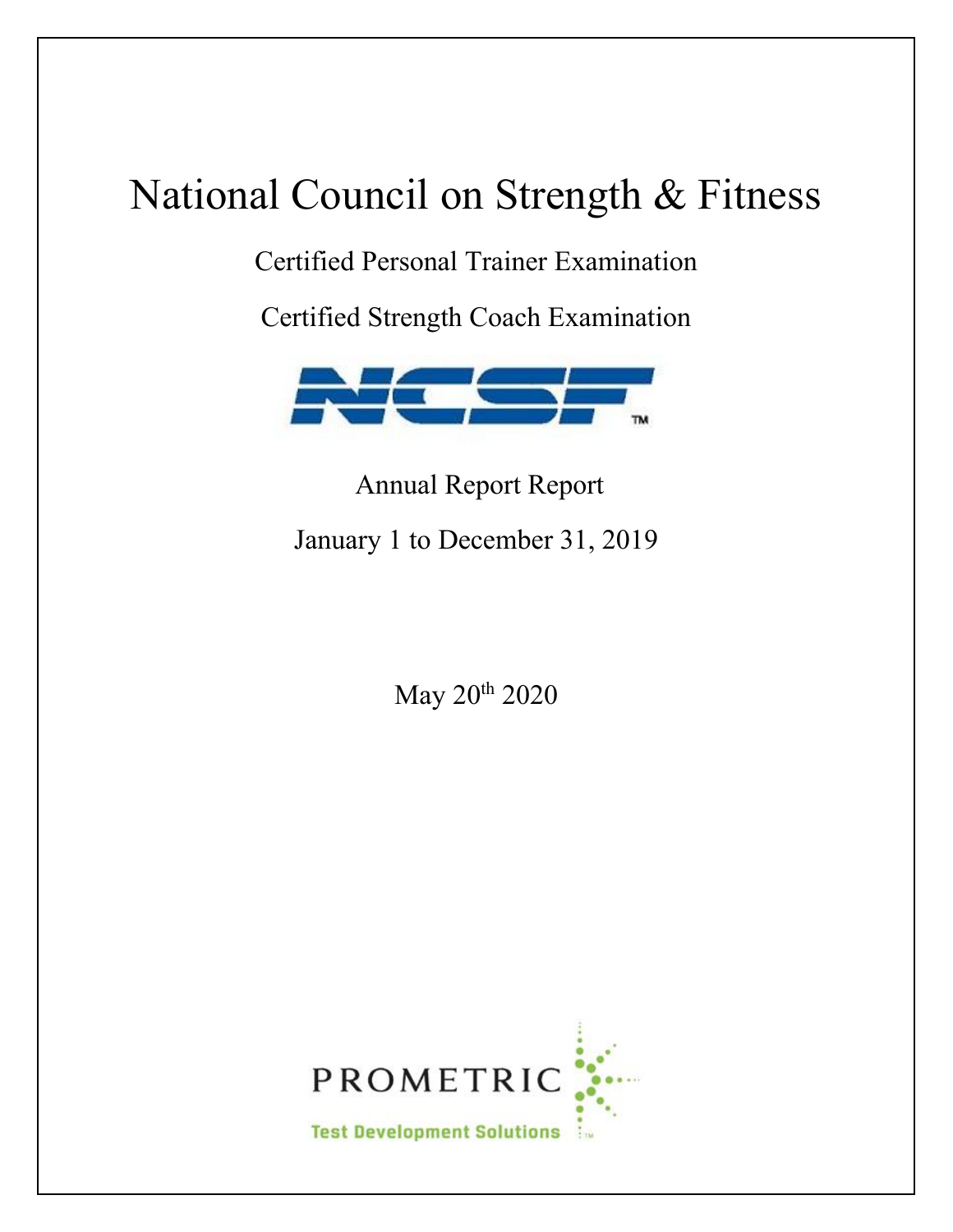### **BACKGROUND**

The National Council on Strength and Fitness (NCSF) is a professional, member-driven, education and credentialing organization for personal trainers, exercise science as well as strength and conditioning professionals. The NCSF is committed to serving the public through research, service, and advancement of the exercise profession.

The NCSF sponsors the Certified Personal Trainer examination. The purpose of this report is to document the test and item analysis performed by Prometric Test Development Solutions in an effort to evaluate the psychometric quality of the examination for the year 2019.

### **COMPREHENSIVE TEST DEVELOPMENT**

In cooperation with Prometric Test Development Solutions, the NCSF develop and administers a legally defensible, psychometrically sound examination. The processes and procedures used to develop and maintain these exams are summarized in the table below.

| Test Design   |                        | Define the tasks, knowledge, and skill important for performing the      |  |  |  |  |
|---------------|------------------------|--------------------------------------------------------------------------|--|--|--|--|
|               | <b>Job Analysis</b>    | specified role                                                           |  |  |  |  |
|               | <b>Test</b>            | Subject matter experts (SMEs) review the importance and determine        |  |  |  |  |
|               | <b>Specifications</b>  | how many items should be written to each objective                       |  |  |  |  |
|               |                        | Defines the purpose, scope, target population, general topics, duration, |  |  |  |  |
|               | <b>Test Definition</b> | number of forms, number of items and types of items                      |  |  |  |  |
|               |                        | Provide training on item writing to meet the test specifications and     |  |  |  |  |
| Development   | <b>Item Writing</b>    | amounts listed in the blueprint                                          |  |  |  |  |
| ltem          | <b>Technical Item</b>  | Review items for language and technical accuracy                         |  |  |  |  |
|               | <b>Reviews</b>         |                                                                          |  |  |  |  |
|               | <b>Item Analysis</b>   | Compute statistics that measure item performance                         |  |  |  |  |
|               | <b>Item Selection</b>  | Assign items for inclusion on final forms, discarding or rewriting       |  |  |  |  |
|               | <b>Form Assembly</b>   | Distribute items across forms so that each form meets the specifications |  |  |  |  |
|               |                        | of the blueprint plan and remain equally difficult                       |  |  |  |  |
| Psychometrics | <b>Beta Test</b>       | Evaluate items and examinations before scored use                        |  |  |  |  |
|               | Standard               |                                                                          |  |  |  |  |
|               | <b>Setting</b>         | Set the cut score                                                        |  |  |  |  |
|               |                        |                                                                          |  |  |  |  |
|               | Maintain               | Conduct ongoing analysis of item and test statistics and revise test     |  |  |  |  |
| In-service    | Exams                  | periodically                                                             |  |  |  |  |
|               |                        |                                                                          |  |  |  |  |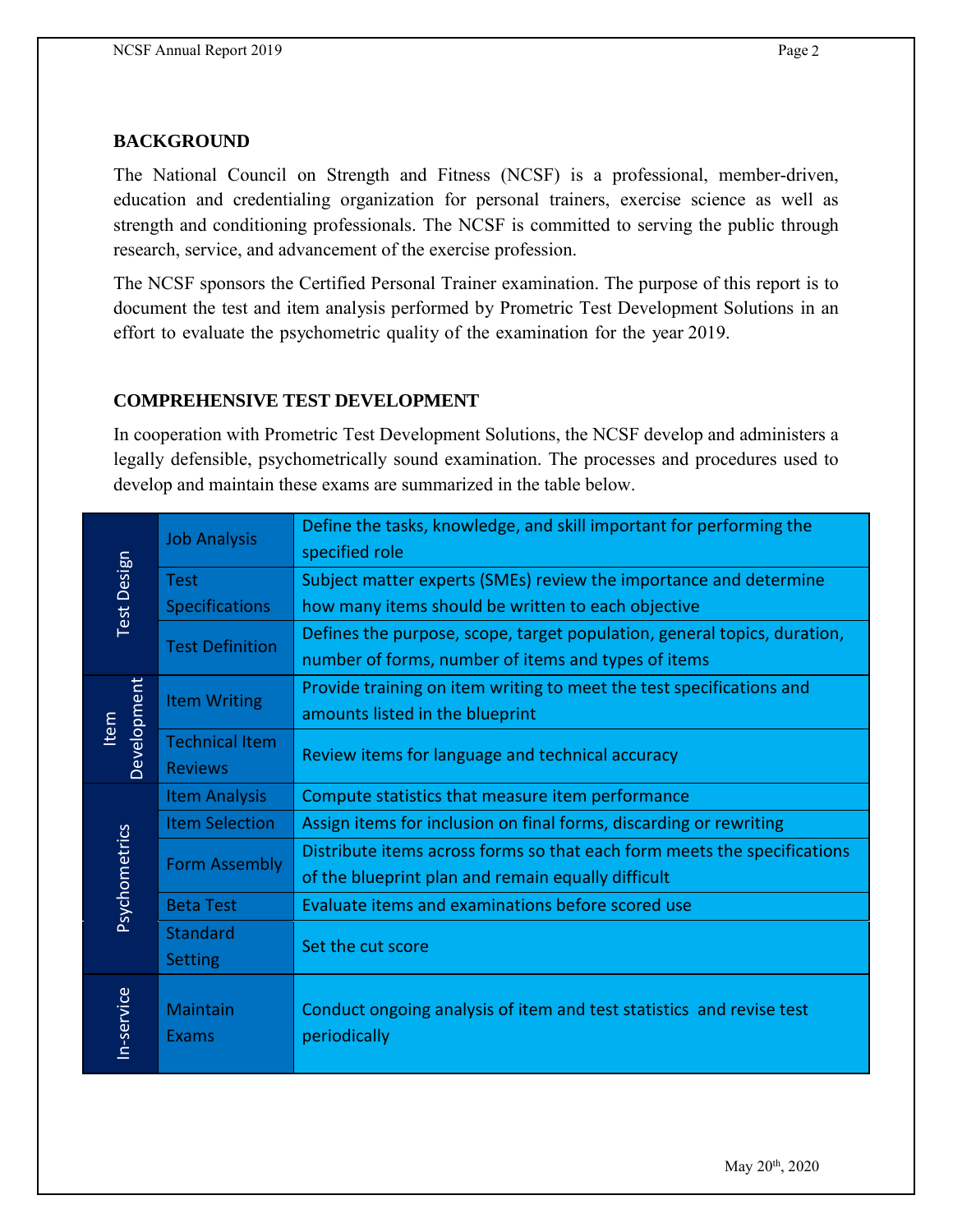# **TEST DESIGN: CONDUCTING A JOB ANALYSIS STUDY TO DETERMINE TEST SPECIFICATIONS**

NCSFBC test design process starts by conducting a job analysis. Job analysis is designed to determine the tasks performed on a job as well as the critical knowledge and/or skills needed to adequately perform those tasks. For purposes of developing NCSF examinations, the job analysis identified important tasks and knowledge necessary for competent performance as a personal trainer. Job analysis is also a highly appropriate and useful method for gathering information to inform continuing education and professional development efforts.

### **ITEM DEVELOPMENT: VALID PROCESSES FOR DEVELOPING TEST ITEMS**

The NCSF and Prometric work together to write relevant examination items and construct valid test forms according to the approved test specifications. Prometric test developers assists NCSF subject-matter experts in writing and reviewing exam items to achieve the following outcomes:

- The option indicated as the item key has been correctly identified.
- The language of each item is clear and unambiguous.
- The item is appropriately classified in terms of the test plan or blueprint; and valid references have been provided.
- Items are appropriately difficult and not encumbered with irrelevant sources of difficulty (such as inappropriately complex sentence construction or difficult vocabulary).
- Items are free from content inaccuracies.
- Language, symbols, words, phrases, or examples that can be regarded as sexist, racist, or otherwise potentially offensive, inappropriate, or negative toward any group is identified and removed. Additionally, each item is reviewed for possible bias in language or social context.

# **PSYCHOMETRICALLY SOUND TEST CONSTRUCTION PROCESSES FOR VALID EXAMS**

NCSF approved examination items are assembled into multiple test forms in accordance with the pre-determined test specifications, ensuring that the appropriate number of items from each knowledge, skill or ability area is incorporated in to each form. As one or more test forms are assembled, pretest and operational test item data is used to anticipate the statistical characteristics of each form. This data is used to verify adequate test functioning and test form comparability. Test analysis assures that test forms exhibit expected pass rates, adequate reliability and pass/fail decision consistency, tolerable measurement error, expected item response consistencies and interrelationships between test parts, adequate response times and comparability between forms. These attributes are critical to valid interpretation and use of test scores.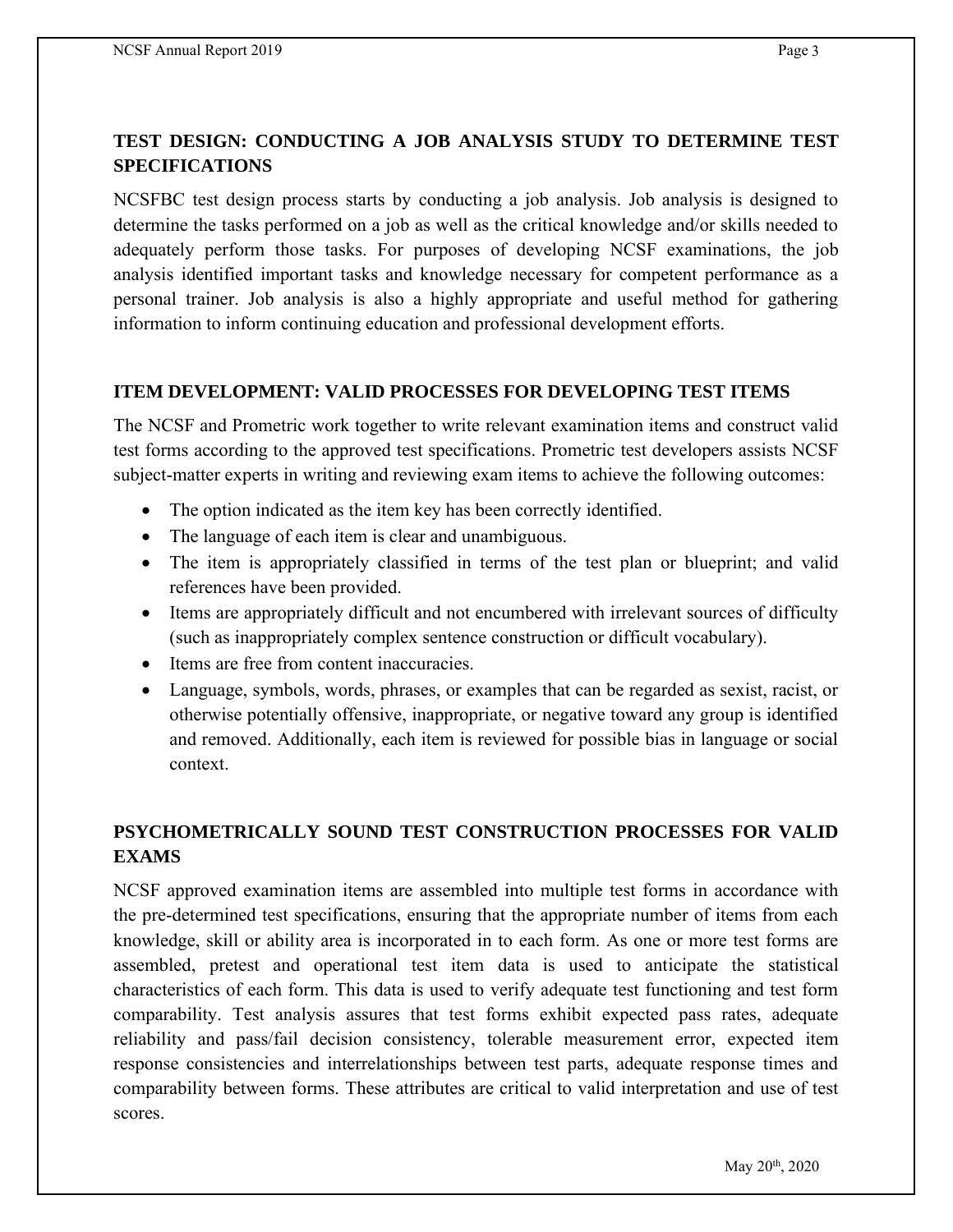### **NCSF Form Assembly and Item Selection Criteria**

After the completion of a standard setting, the cut scores for subsequent NCSF (CPT and CSC) exam forms are determined using a section pre-equating method.

### **Section Pre-Equating Form Assembly Criteria**

With section pre-equating, the new form(s) are equated back to the old (base) form with which they have items in common. Prometric psychometric staff members assemble the new forms with a common equating item block of 40% of total operational items from the corresponding base form. Other operational items are selected from the bank of useable items with statistics from prior administrations.

To maintain the reliability and performance of the new forms all operational items are excluded from selection if their item statistics fall outside the following ranges:

- a. A point-biserial value less than or equal to 0.15
- b. A p-value of less than or equal to 0.25
- c. A p-value greater than 0.96

The following item selection criteria are adopted to maintain the comparability across forms:

- a. For the common equating block, items are selected so that
	- 1) they are proportional to the content blueprint and
	- 2) the distribution of item difficulty follows that of the base form.

b. All operational items (including equater items) are selected to meet the content blueprint. Conscious efforts are made so that the distribution of the item statistics matches that of the base form. The average difficulty of operational items and standard deviation are close to those of operational items in base form.

The common block's average difficulty and standard deviation are the same or close to those of operational items on the base form. The resulting equating block can be treated as a "mini-set" of the operational items from the base form.

# **THE CERTIFIED PERSONAL TRAINER EXAM**

The Certified Personal Trainer exam (CPT) is a computer based test. Candidates need to complete the examination within 180 minutes. A total of two forms (i.e., Form K and Form L) were in the field in 2019. These forms consisted of 150 multiple-choice items each, 125 of which were scored and 25 were unscored. The cut scores to pass the exam were 72 on Form K and 73 on Form L.

# **TEST FORM ANALYSIS**

Table 1 provides the summary statistics of the NCSF CPT examination for each form. The table includes the total number of candidates, pass rates for forms, the number of scored (operational) items in the examination, the score range (i.e., minimum and maximum total raw score), the median score, the mean score, the standard deviation of scores, and the skewness and kurtosis of the score distribution. The overall proportion of candidates passing the NCSF CPT examination (on all forms combined) in 2019 was 0.7795 or 77.95% given the cut scores.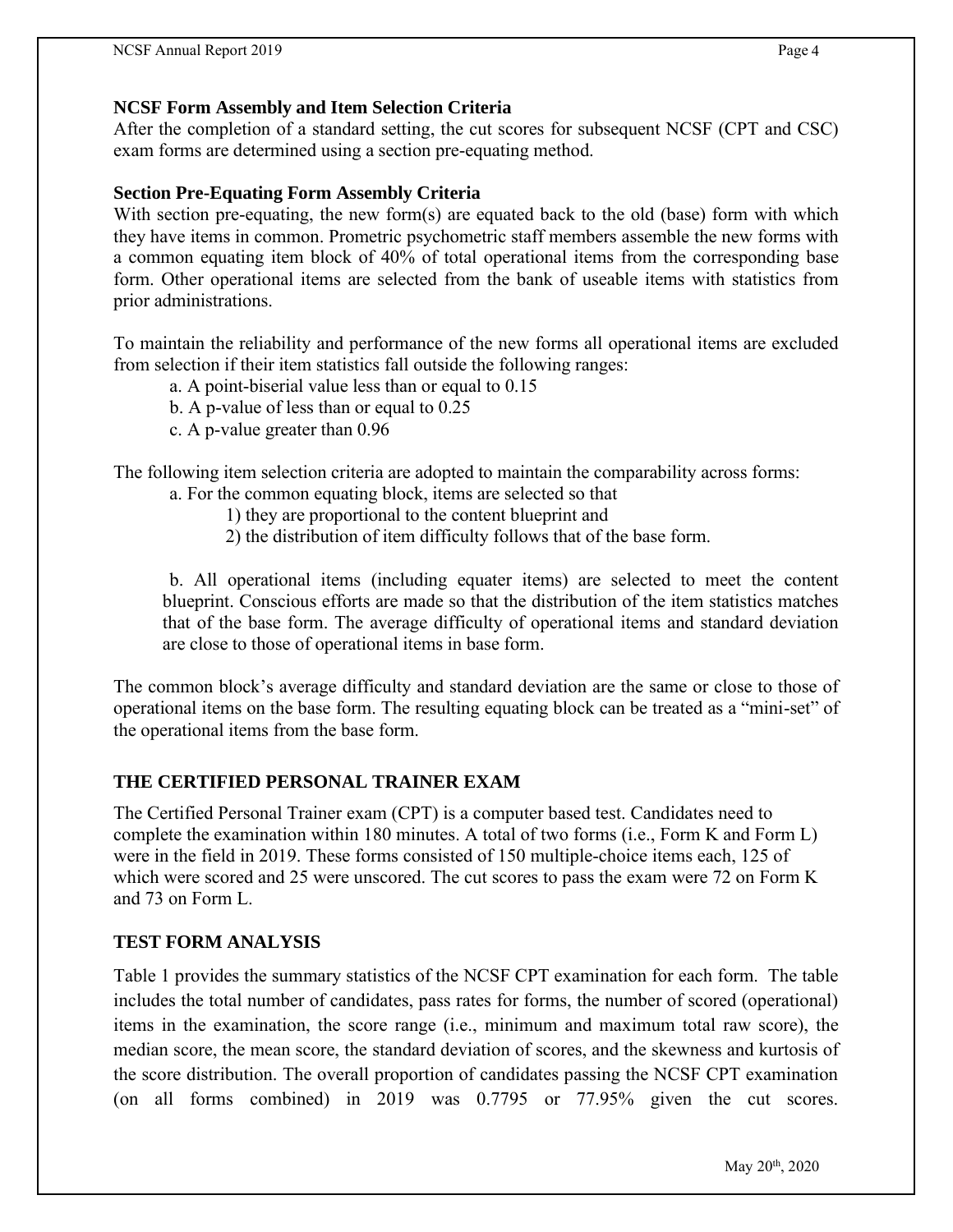|                                     | <b>Form K</b> | <b>Form L</b> |
|-------------------------------------|---------------|---------------|
| Number of candidates                | 1102          | 998           |
| Proportion passing                  | 0.774         | 0.786         |
| # of operational Items              | 125           | 125           |
| Maximum score                       | 123           | 125           |
| Median score                        | 93            | 94            |
| Minimum score                       | 27            | 32            |
| Mean score                          | 89.18         | 90.26         |
| <b>Standard Deviation of scores</b> | 21.28         | 20.03         |
| <b>Skewness</b>                     | $-0.49$       | $-0.49$       |
| Kurtosis                            | 2.28          | 2.32          |
| <b>Summary Item Statistics</b>      |               |               |
| Mean Item Difficulty $(P+)$         | 0.71          | 0.72          |
| St. Dev. of Item Difficulty         | 0.13          | 0.13          |
| Mean Item Discrimination (Biserial) | 0.54          | 0.52          |
| St. Dev. of Item Discrimination     | 0.16          | 0.17          |

**Table 1: NCSF CPT Exam Summary Test Statistics, January 1, 2019 — December 31, 2019**

The skewness indicates the degree of asymmetry in the distribution of scores. A positive value indicates that the tail of the distribution stretches toward higher scores; a negative value indicates that the tail extends toward the lower scores. The kurtosis indicates the degree of peakedness in a distribution of scores. The Pearson Kurtosis of a normal distribution is 3.0. The score distributions for each form are shown in Figures 1 and 2.

Table 1 also includes the mean and the standard deviation for the item difficulty index (P+) and item discrimination (point-biserial correlation and biserial) for each form. The difficulty index indicates the proportion of candidates that answered the item correctly. The mean P+ is the average of the proportions of candidates answering the items correctly averaged across all items included in the score. The standard deviation  $P+$  is the standard measure of dispersion of  $P+$ values around the mean P+.

The point-biserial correlation is the Pearson Product-Moment correlation. It correlates how candidates score on individual dichotomously-scored (correct or incorrect) items with how they score on the exam overall, so it is called an item-total correlation and is an indication of how well individual items discriminate between higher ability and lower ability candidates. A high positive point-biserial correlation suggests that candidates who performed well on the item also performed well overall, while candidates who did not perform well on the item did not perform well overall. The mean point-biserial correlation is the average of the item-total correlations averaged across all items included in the score. Biserial correlation is another kind of item-total correlation that is used with a dichotomized variable (correct vs. incorrect item scores) and a continuous variable (total scores). It assumes the continuous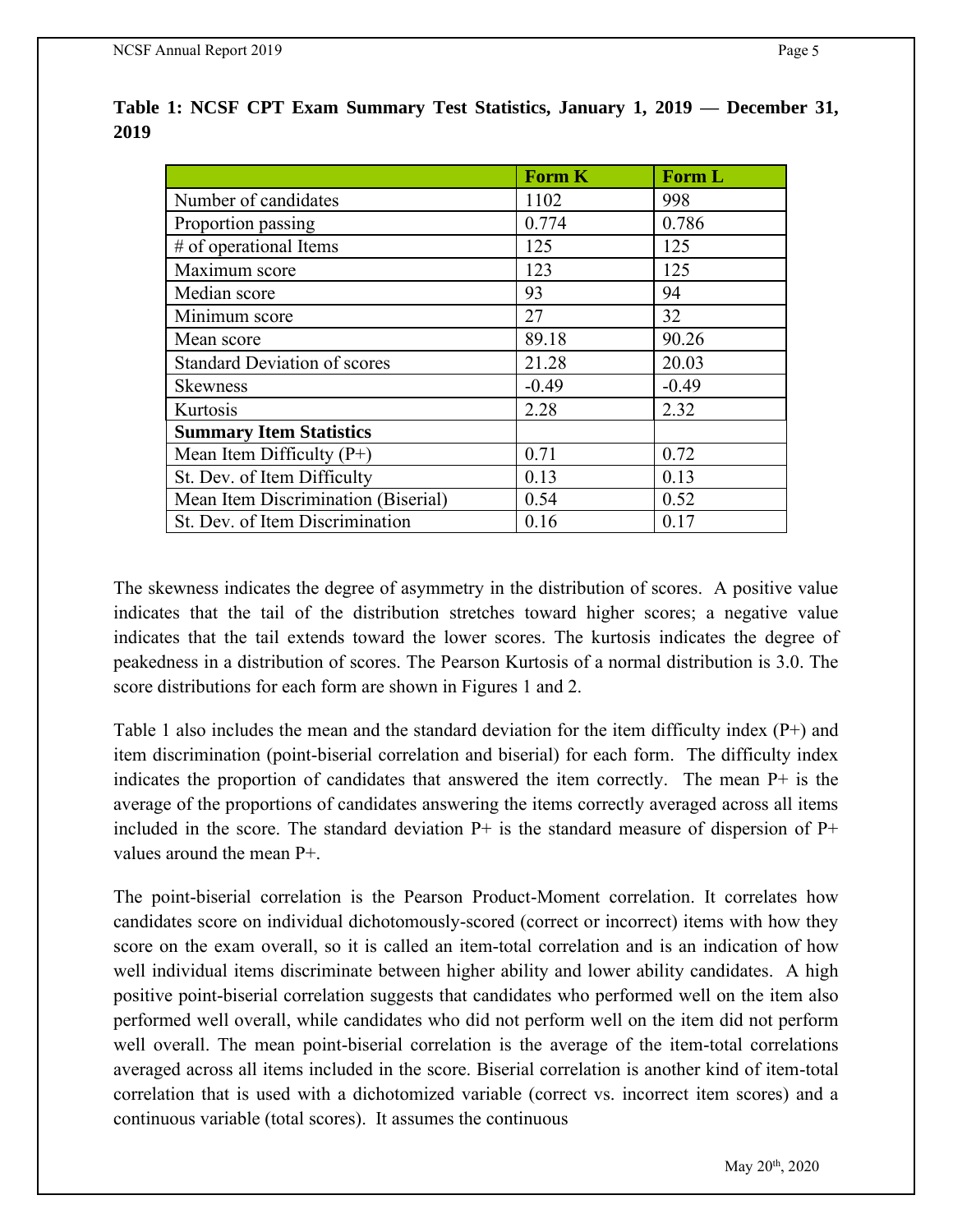#### NCSF Annual Report 2019 Page 6

variable is normally distributed, tends to be systematically larger than the point-biserial correlation, and differs from the point-biserial correlation more at the extremes of the distribution. The standard deviation of a biserial correlation is the standard measure of dispersion of biserial correlations around the mean biserial correlation.

Figure 1. NCSF CPT Exam Form K Score Frequency Distribution (January 1, 2019 – December 31, 2019)



Figure 2. NCSF CPT Exam Form L Score Frequency Distribution (January 1, 2019 - December 31, 2019)

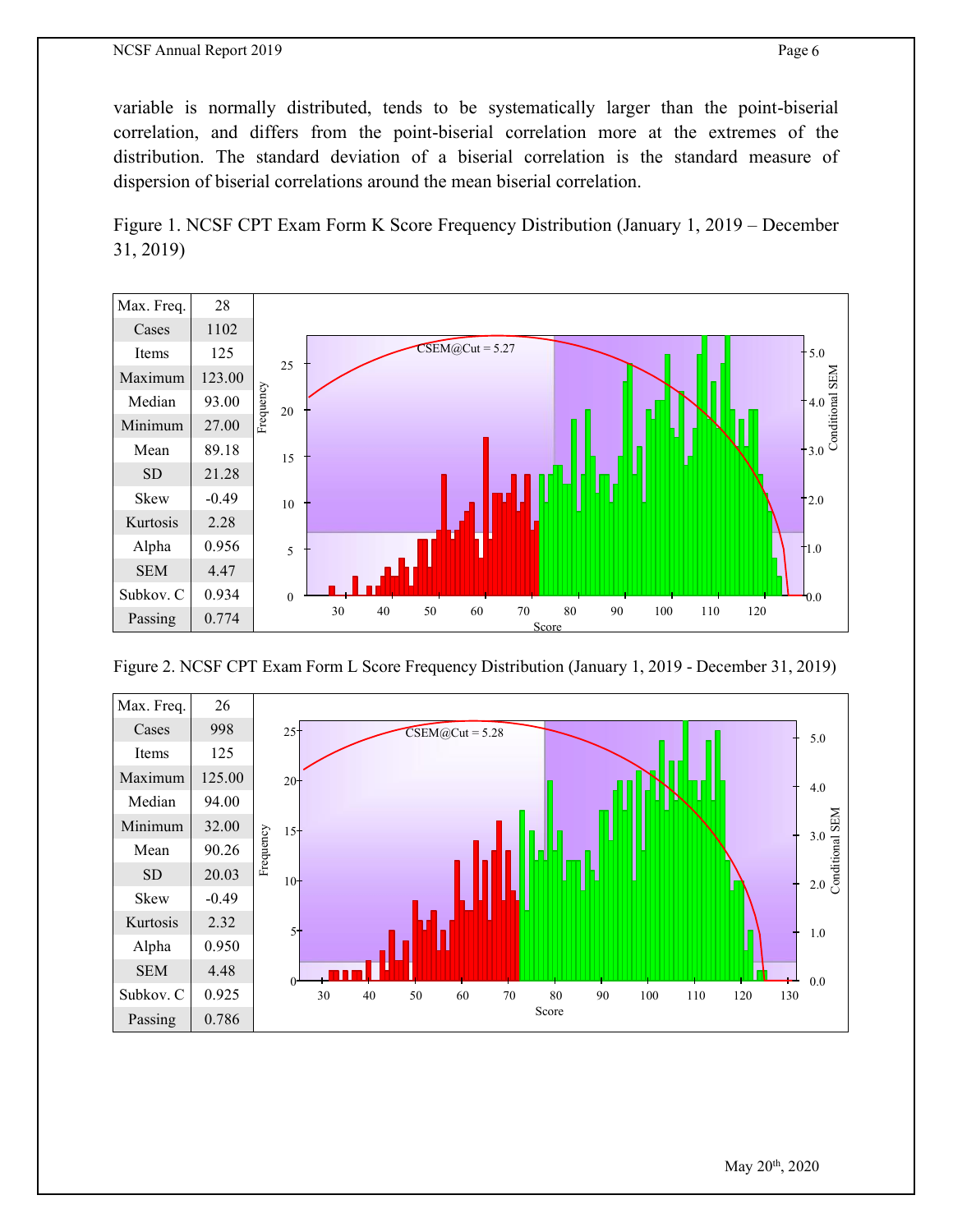### **RELIABILITY AND DECISION CONSISTENCY STATISTICS**

Internal consistency reliability estimates were computed using Cronbach's coefficient alpha (Cronbach, 1951) among each of the scales in the test, given by:

$$
\alpha_X = \frac{n}{n-1} \left( 1 - \frac{\sum S_i^2}{S_x^2} \right)
$$

where *n* is the number of items,  $\sum S_i^2$  is the sum of the item variances, and  $S_x^2$  is the variance of score *X.* Cronbach's alpha is a generalization of the KR20 when data are dichotomous.

The SEM is an estimate of the standard deviation of the distribution of observed scores around the true score. The SEM can be interpreted as an index of expected variation occurring if the same examinee was tested repeatedly on different forms of the same test without benefiting from practice or being hampered by fatigue.

The SEM of a raw score is computed from the reliability estimate  $(a_x)$  and the standard deviation  $(SD_x)$  of the scores by the formula:

$$
SEM_X = SD_X \sqrt{1 - \alpha_X}
$$

Table 2 below presents the internal consistency reliability estimate (KR-20) and the associated standard error of measurement for the total Forms K & Land for each domain in each of the two forms and for the total.

Table 3 below reports the Decision consistency. Decision consistency measures the extent to which classifications based on test scores match the decisions based on scores from a second, parallel form of the same test. The single decision consistency estimates using formula presented by Subkoviak (1976) and the conditional SEM (CSEM) at the cut score are reviewed.

Decision consistency estimates were computed using the Subkoviak statistic. The Subkoviak statistic provides an estimate of the decision consistency of a pass/fail decision. Using the passing score selected, it estimates the probability that an individual would receive the same decision on two separate administrations of the test. The Subkoviak C statistic uses KR-20 (Alpha) as a reliability estimate and assumes that scores are characterized by the compound binomial distribution. The Subkoviak C is estimated as suggested by Lord and Novick (1968, p. 525).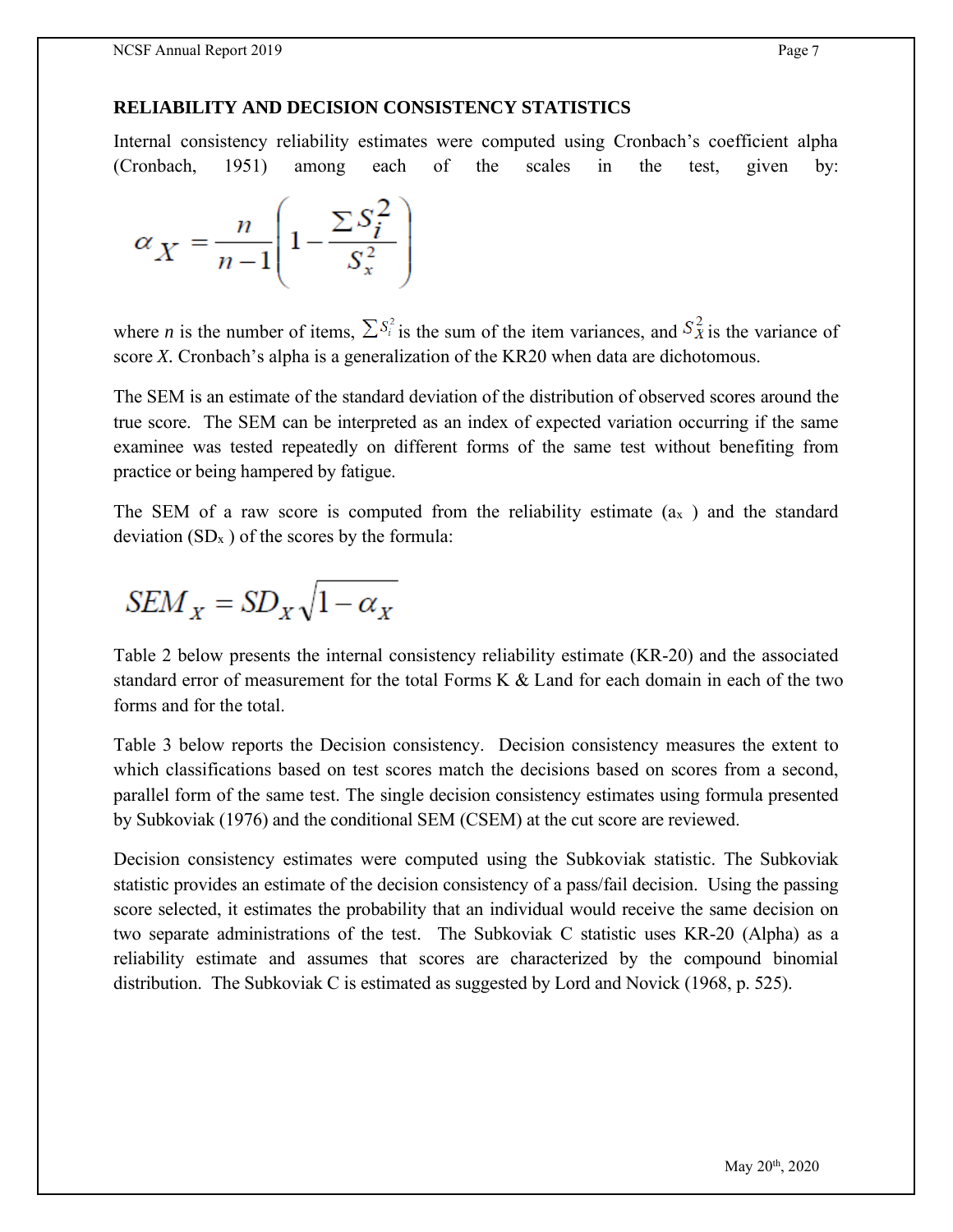| Domain                                        | #              | <b>Form K</b>      |           |            | <b>Form L</b>      |           |            |
|-----------------------------------------------|----------------|--------------------|-----------|------------|--------------------|-----------|------------|
|                                               | <b>Items</b>   | <b>Reliability</b> | <b>SD</b> | <b>SEM</b> | <b>Reliability</b> | <b>SD</b> | <b>SEM</b> |
| <b>Functional Anatomy</b>                     | 15             | 0.754              | 3.17      | 1.57       | 0.687              | 2.83      | 1.58       |
| <b>Exercise Physiology</b>                    | 10             | 0.684              | 2.15      | 1.21       | 0.672              | 2.24      | 1.28       |
| Health and Physical Fitness                   | 14             | 0.72               | 2.72      | 1.44       | 0.778              | 2.93      | 1.38       |
| Screening and Evaluation                      | 16             | 0.735              | 3.03      | 1.56       | 0.747              | 2.97      | 1.5        |
| <b>Nutrition</b>                              | 9              | 0.735              | 2.29      | 1.18       | 0.729              | 2.24      | 1.16       |
| Weight Management                             | 11             | 0.703              | 2.57      | 1.4        | 0.68               | 2.47      | 1.4        |
| <b>Exercise Programming</b>                   | 24             | 0.808              | 4.47      | 1.96       | 0.747              | 3.83      | 1.92       |
| Training Instruction                          | 18             | 0.694              | 3.15      | 1.74       | 0.607              | 2.97      | 1.86       |
| <b>Considerations for Special Populations</b> | $\overline{4}$ | 0.465              | 1.09      | 0.79       | 0.483              | 1.1       | 0.79       |
| Professionalism and Risk Management           | 4              | 0.181              | 0.71      | 0.64       | 0.163              | 0.7       | 0.64       |
| <b>Total Form</b>                             | 125            | 0.956              | 21.28     | 4.47       | 0.95               | 20.03     | 4.48       |

### **Table 2. Reliability statistics for Forms K and L in total and by domain**

### **Table 3. Decision Consistency for Forms K and L**

| Form          |      | <b>Decision Consistency</b><br>(Subkoviak Index) | <b>Conditional SEM at cut</b><br>score |  |  |
|---------------|------|--------------------------------------------------|----------------------------------------|--|--|
| <b>Form K</b> | 1102 | 0.93                                             | 5.27                                   |  |  |
| Form L        | 998  | 0.92                                             | 5.28                                   |  |  |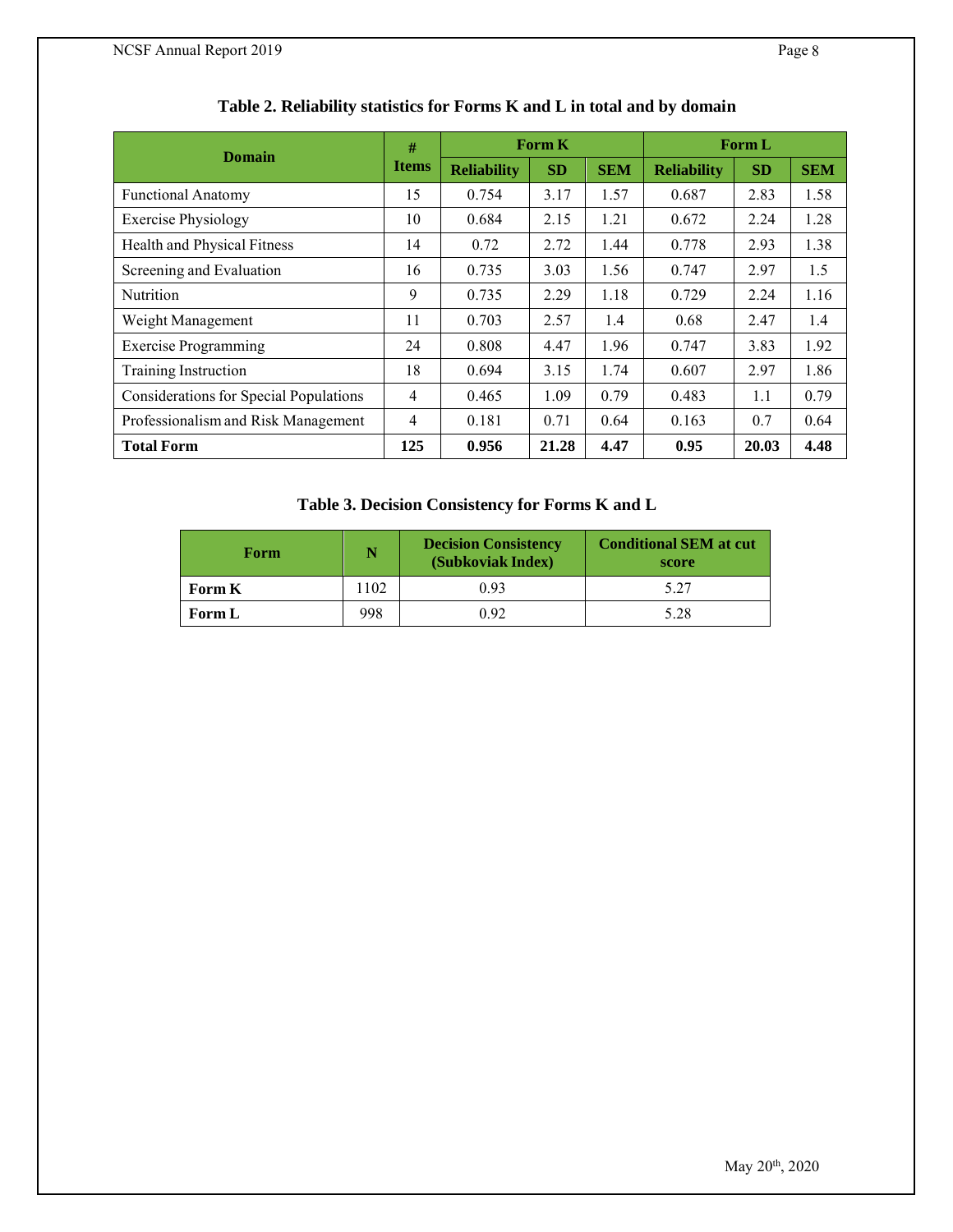# **SUMMARY OF STATISTICAL ANALYSIS**

The overall passing rate for the NCSF CPT exam in 2019 was about 77.95%. The average total raw scores of the NCSF CPT exam were 89.18 for Form K, and 90.26 for Form L. The standard deviations of the total raw score were 21.28 and 20.03, respectively. The reliability coefficients of the NCSF CPT exam forms in 2019 were above 0.90 and the SEMs for the two forms showed to be stable and acceptable from the comparison with the previous year's outcomes.

The total number of NCSF certified personal trainers at the time of this report is 8,487

# **References**

Cronbach, L. J. (1951). Coefficient alpha and the internal structure of tests. *Psychometrika. 16*, 297-334.

Subkoviak, M. (1976). Estimating reliability from a single administration of a criterion referenced test. *Journal of Educational Measurement, 13(4)*, 7-10.

**Appendix A**

### **Subkoviak (1976) Documentation**



May 20<sup>th</sup>, 2020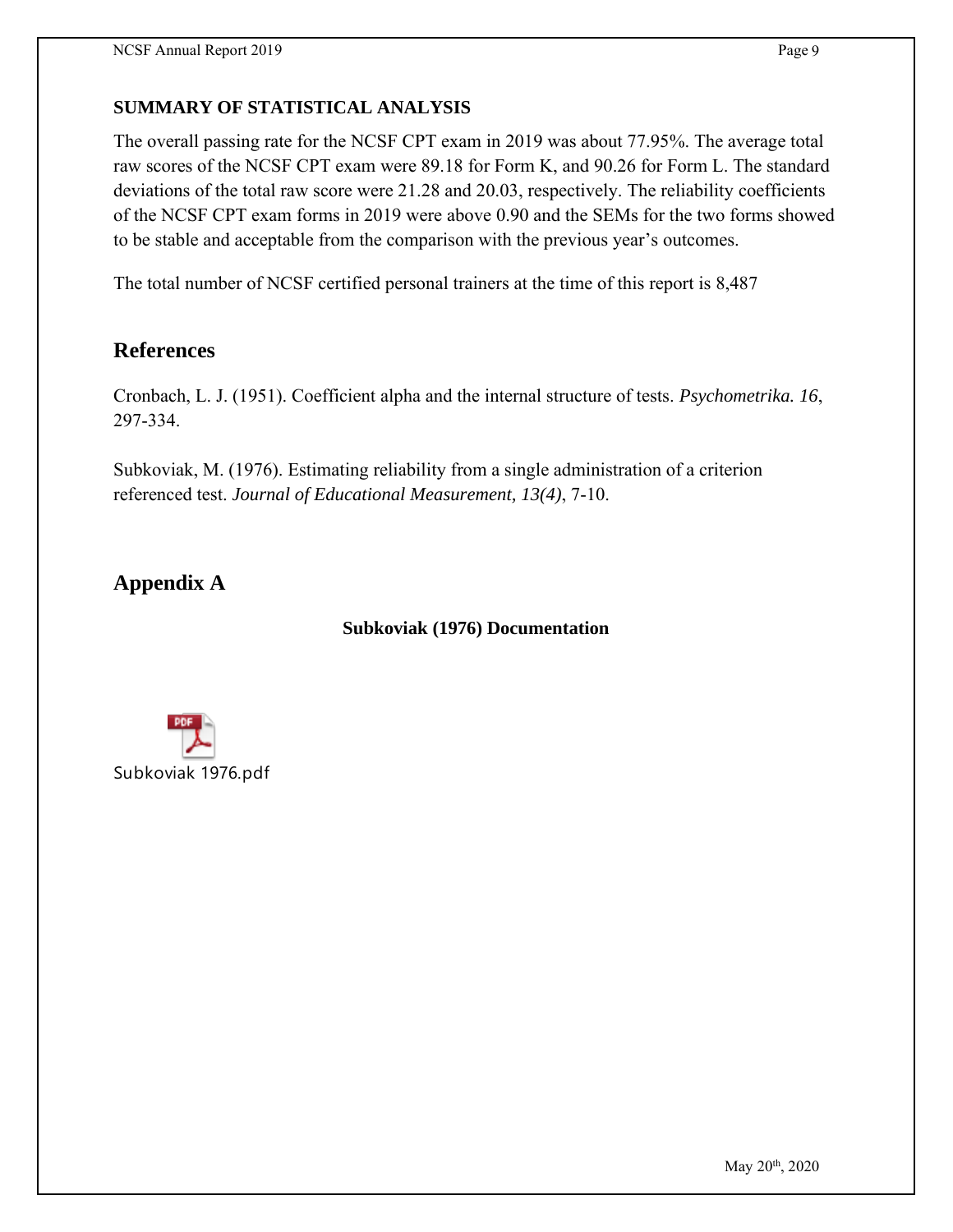# **CERTIFIED STRENGTH COACH**

### **BACKGROUND**

The National Council on Strength and Fitness (NCSF) is a professional, member-driven, education and credentialing organization for personal trainers, exercise science as well as strength and conditioning professionals. The NCSF is committed to serving the public through research, service, and advancement of the exercise profession.

The NCSF sponsors the Certified Strength Coach examination. The purpose of this report is to document the test and item analysis performed by Prometric Test Development Solutions in an effort to evaluate the psychometric quality of the examination for the year 2019.

### **COMPREHENSIVE TEST DEVELOPMENT**

In cooperation with Prometric Test Development Solutions, the NCSF develop and administers a legally defensible, psychometrically sound examination. The processes and procedures used to develop and maintain these exams are summarized in the table below.

|                     | <b>Job Analysis</b>                     | Define the tasks, knowledge, and skill important for performing the specified<br>role                                           |
|---------------------|-----------------------------------------|---------------------------------------------------------------------------------------------------------------------------------|
| Test Design         | <b>Test</b><br>Specifications           | Subject matter experts (SMEs) review the importance and determine how many<br>items should be written to each objective         |
|                     | <b>Test Definition</b>                  | Defines the purpose, scope, target population, general topics, duration, number<br>of forms, number of items and types of items |
|                     | Item Writing                            | Provide training on item writing to meet the test specifications and amounts<br>listed in the blueprint                         |
| Development<br>Item | <b>Technical Item</b><br><b>Reviews</b> | Review items for language and technical accuracy                                                                                |
|                     | <b>Item Analysis</b>                    | Compute statistics that measure item performance                                                                                |
|                     | <b>Item Selection</b>                   | Assign items for inclusion on final forms, discarding or rewriting                                                              |
| Psychometrics       | Form Assembly                           | Distribute items across forms so that each form meets the specifications of the<br>blueprint plan and remain equally difficult  |
|                     | <b>Beta Test</b>                        | Evaluate items and examinations before scored use                                                                               |
|                     | <b>Standard Setting</b>                 | Set the cut score                                                                                                               |
| In-service          | <b>Maintain Exams</b>                   | Conduct ongoing analysis of item and test statistics and revise test periodically                                               |

May 20<sup>th</sup>, 2020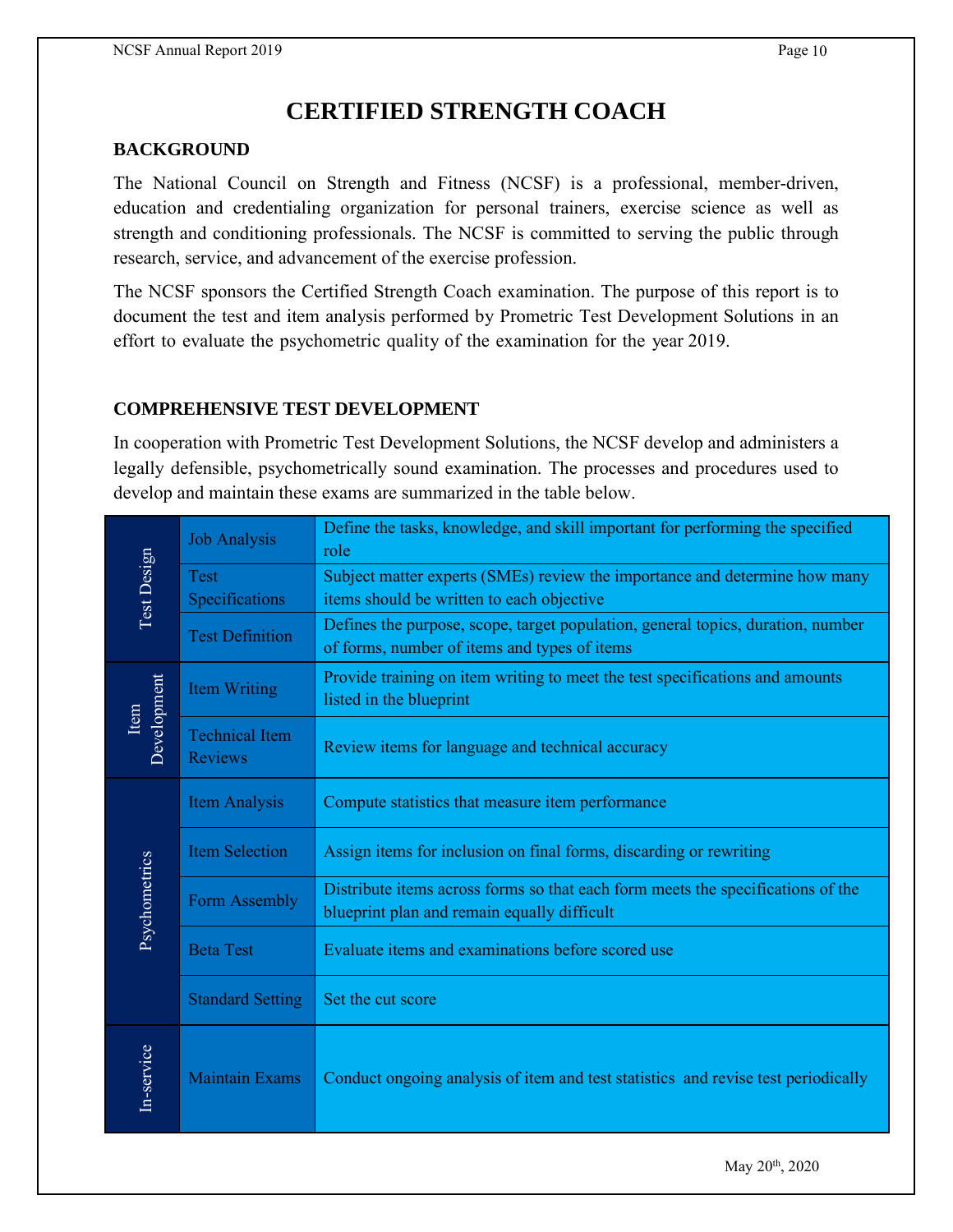## **TEST DESIGN: CONDUCTING A JOB ANALYSIS STUDY TO DETERMINE TEST SPECIFICATIONS**

NCSFBC test design process starts by conducting a job analysis. Job analysis is designed to determine the tasks performed on a job as well as the critical knowledge and/or skills needed to adequately perform those tasks. For purposes of developing NCSF examinations, the job analysis identified important tasks and knowledge necessary for competent performance as a strength coach. Job analysis is also a highly appropriate and useful method for gathering information to inform continuing education and professional development efforts.

### **ITEM DEVELOPMENT: VALID PROCESSES FOR DEVELOPING TEST ITEMS**

The NCSF and Prometric work together to write relevant examination items and construct valid test forms according to the approved test specifications. Prometric test developers assists NCSF subject-matter experts in writing and reviewing exam items to achieve the following outcomes:

- The option indicated as the item key has been correctly identified.
- The language of each item is clear and unambiguous.
- The item is appropriately classified in terms of the test plan or blueprint; and valid references have been provided.
- Items are appropriately difficult and not encumbered with irrelevant sources of difficulty (such as inappropriately complex sentence construction or difficult vocabulary).
- Items are free from content inaccuracies.
- Language, symbols, words, phrases, or examples that can be regarded as sexist, racist, or otherwise potentially offensive, inappropriate, or negative toward any group is identified and removed. Additionally, each item is reviewed for possible bias in language or social context.

# **PSYCHOMETRICALLY SOUND TEST CONSTRUCTION PROCESSES FOR VALID EXAMS**

NCSF approved examination items are assembled into multiple test forms in accordance with the pre-determined test specifications, ensuring that the appropriate number of items from each knowledge, skill or ability area is incorporated in to each form. As one or more test forms are assembled, pretest and operational test item data is used to anticipate the statistical characteristics of each form. This data is used to verify adequate test functioning and test form comparability. Test analysis assures that test forms exhibit expected pass rates, adequate reliability and pass/fail decision consistency, tolerable measurement error, expected item response consistencies and interrelationships between test parts, adequate response times and comparability between forms. These attributes are critical to valid interpretation and use of test scores.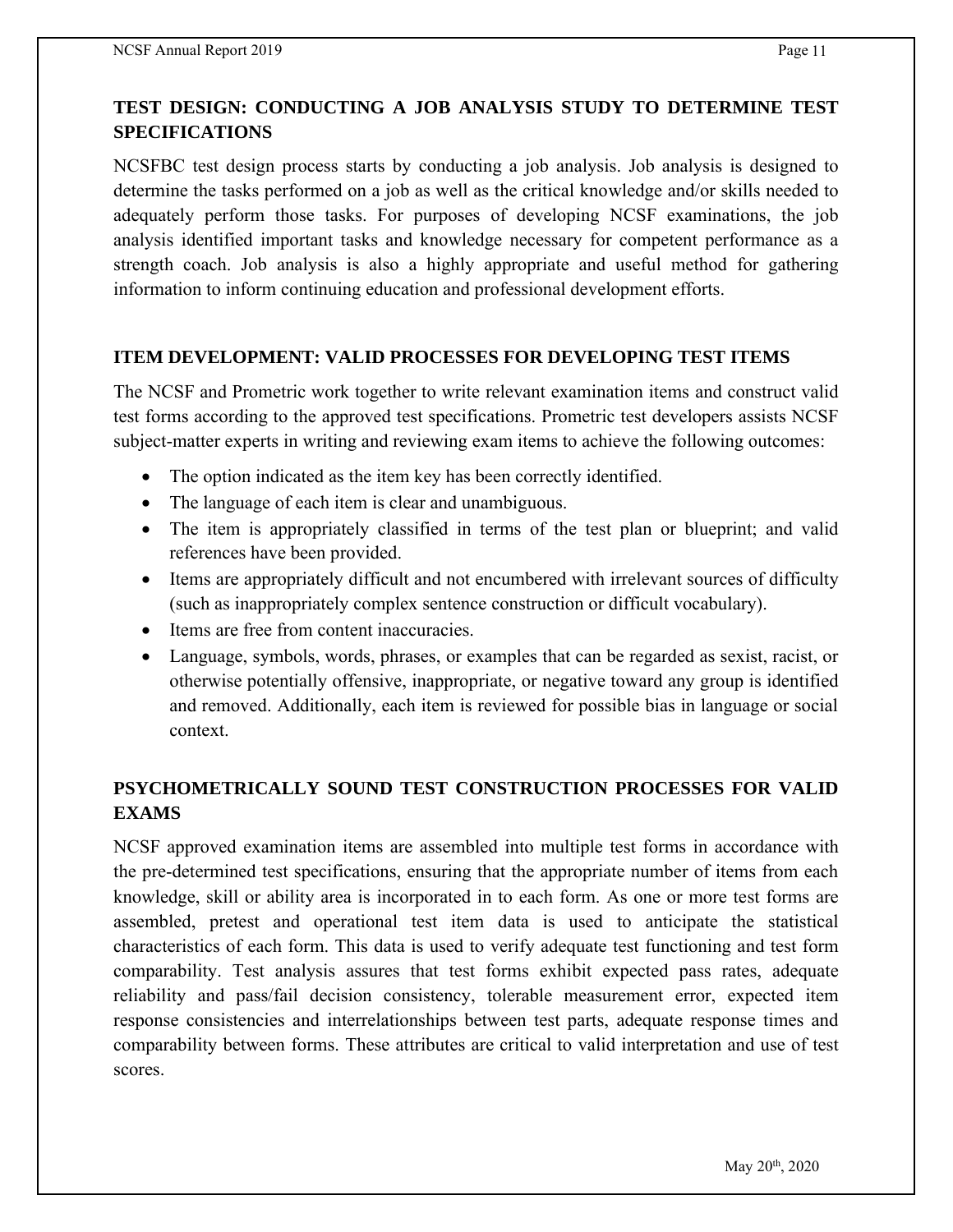# **ITEM ANALYSIS FOR EXAM MAINTENANCE**

A key contributor to examination validity is regular analysis of exam-level and item-level statistics. Prometric's staff of expert psychometricians analyze NCSF examination items and produce detailed item analysis reports for test review and development meetings. There are four main objectives of classical item analysis:

1. Confirm that each item has an expected and appropriate level of difficulty.

2. Determine the degree to which performance on each item is an indicator of performance on the overall test (discrimination).

3. Determine if candidates are selecting or constructing an answer to the item in a way that is consistent with a well-formed test item.

4. Establish item parameter estimates for assigning items appropriately to test forms.

Item analysis generates statistics that assess item and exam performance against the above objectives. These statistics allow our analysts to observe item-level and exam-level characteristics, such as:

- The proportion of candidates answering each question correctly.
- The correlation between the question score (correct or incorrect) and the total test score.
- The correlation between distracters and the total test score.
- The average score for the total test and each of its subsections.
- The pass ratio for each test.
- The reliability of each test.

# **STANDARD SETTING PROCESS TO DETERMINE A PASSING SCORE FOR EACH EXAM**

The NCSF establishes and validates an appropriate minimum passing score for each examination using the Modified Angoff and Beuk Relative-Absolute Compromise methodologies for standard setting. It is extremely important to set the cut score appropriately for each examination. If the cut score is set too high, qualified people will fail the examination. If the cut score is set too low, unqualified candidates will pass. The cut score is a policy judgment, but it must be defensible because of the societal and personal consequences that flow from it. The NCSF ensures that the established cut score is reasonable and is based on qualified judgment and empirical evidence.

# **THE CERTIFIED STRENGTH COACH EXAM**

The Certified Strength Coach exam is a computer-based test. Candidates need to complete the examination within 180 minutes. One form was in the field in 2019. This form consisted of 150 multiple-choice items, 125 of which were scored and 25 were unscored. The cut score to pass the examination was 75 of operational items.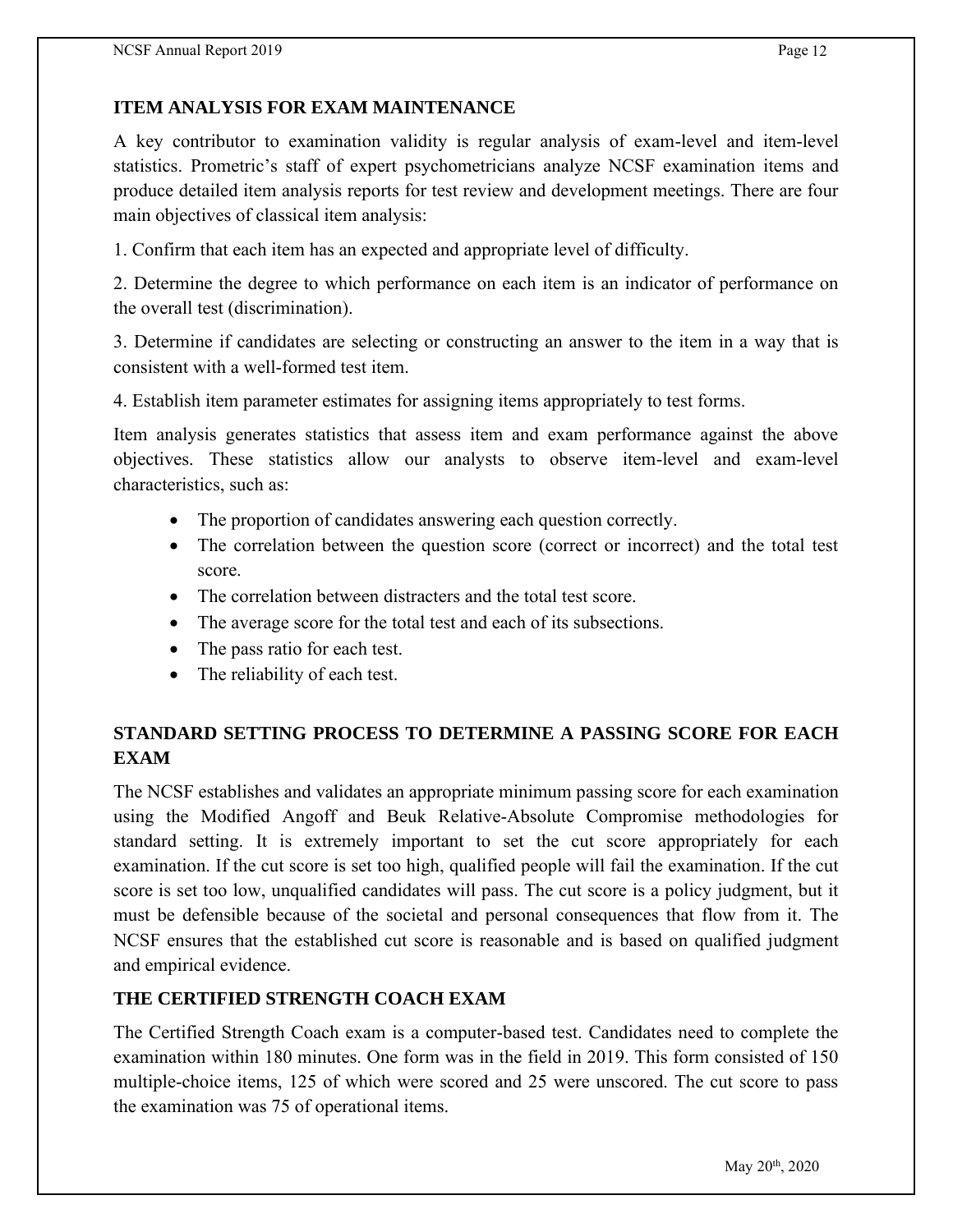# **TEST ANALYSIS**

Table 1 provides the summary statistics of the NCSF CSC examination. The table includes the total number of candidates, pass rate, the number of scored (operational) items in the examination, the score range (i.e., minimum and maximum total raw score), the median score, the mean score, the standard deviation of scores, and the skewness and kurtosis of the score distribution. The proportion of candidates passing the NCSF CSC examination in the reporting period 2019 was 0.576 or 57.6% given the cut score (percentage cut =  $60\%$ ; raw cut = 75).

The skewness indicates the degree of asymmetry in the distribution of scores. A positive value indicates that the tail of the distribution stretches toward higher scores; a negative value indicates that the tail extends toward the lower scores. The kurtosis indicates the degree of peakedness in a distribution of scores. A perfectly normal distribution has a kurtosis value of 3.0 and skewness value of 0. Figure 1 shows that the score distribution of the NCSF CSC examination is close to normal (i.e., skewness is 0.07, and kurtosis is 2.77).

|                                     | <b>CSC1</b> |
|-------------------------------------|-------------|
| Number of candidates                | 217         |
| Proportion passing                  | 0.58        |
| # of operational Items              | 125         |
| Maximum score                       | 119         |
| Median score                        | 77          |
| Minimum score                       | 38          |
| Mean score                          | 77.68       |
| <b>Standard Deviation of scores</b> | 15.84       |
| <b>Skewness</b>                     | 0.07        |
| Kurtosis                            | 2.77        |
| <b>Summary Item Statistics</b>      |             |
| Mean Item Difficulty $(P+)$         | 0.62        |
| St. Dev. of Item Difficulty         | 0.18        |
| Mean Item Discrimination (Biserial) | 0.38        |
| St. Dev. of Item Discrimination     | 0.15        |

Table 1. NCSF CSC Exam Summary Test Statistics (January 1, 2019 - December 31, 2019)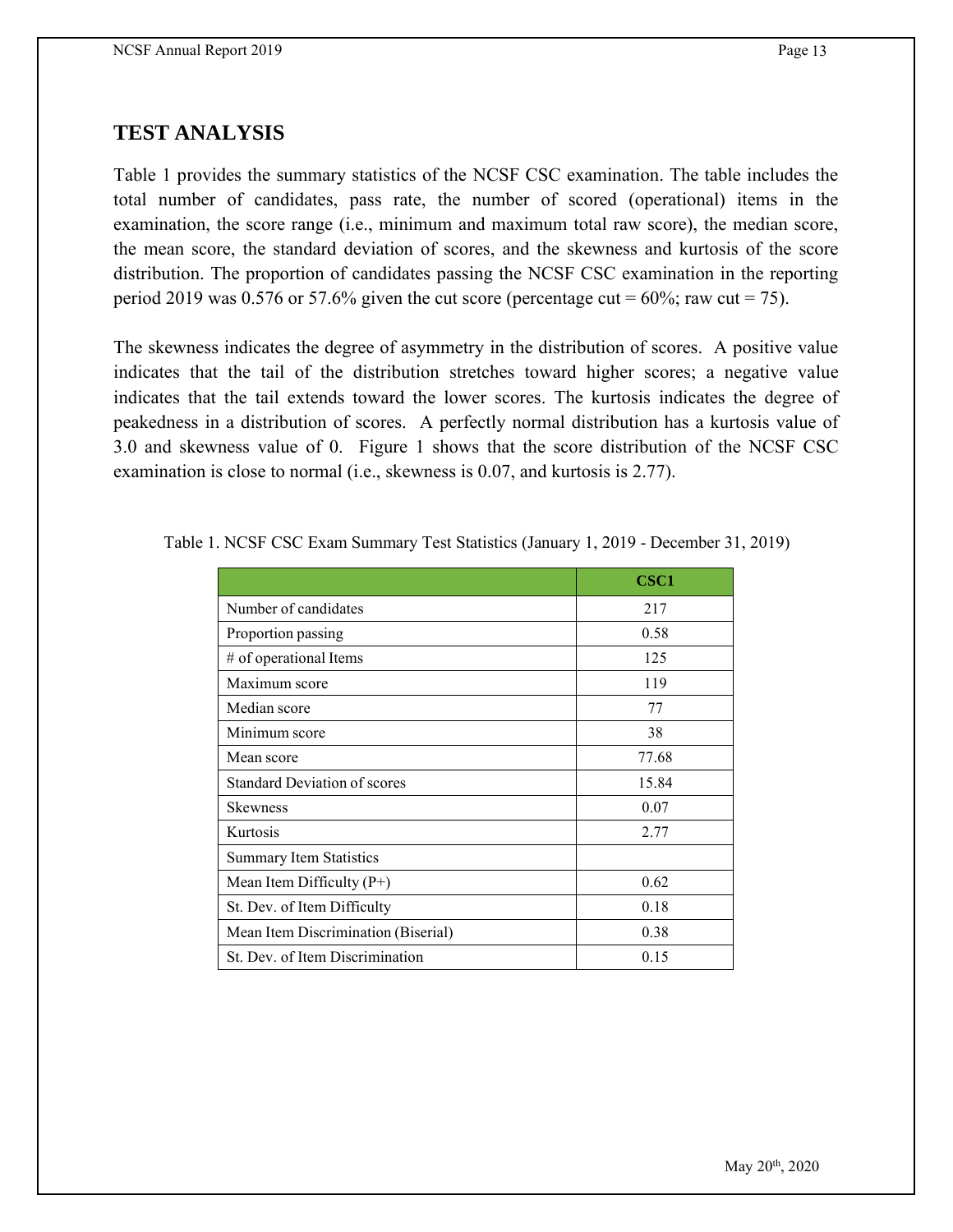Table 1 also includes the mean and the standard deviation for the item difficulty index (P+) and item discrimination (point-biserial correlation and biserial) for each form. The difficulty index indicates the proportion of candidates that answered the item correctly. The mean P+ is the average of the proportions of candidates answering the items correctly averaged across all items included in the score. The standard deviation  $P+$  is the standard measure of dispersion of  $P+$ values around the mean P+.

The point-biserial correlation is the Pearson Product-Moment correlation. It correlates how candidates score on individual dichotomously-scored (correct or incorrect) items with how they score on the exam overall, so it is called an item-total correlation and is an indication of how well individual items discriminate between higher ability and lower ability candidates. A high positive point-biserial correlation suggests that candidates who performed well on the item also performed well overall, while candidates who did not perform well on the item did not perform well overall. The mean point-biserial correlation is the average of the item-total correlations averaged across all items included in the score. Biserial correlation is another kind of item-total correlation that is used with a dichotomized variable (correct vs. incorrect item scores) and a continuous variable (total scores). It assumes the continuous variable is normally distributed, tends to be systematically larger than the point-biserial correlation, and differs from the pointbiserial correlation more at the extremes of the distribution. The standard deviation of a biserial correlation is the standard measure of dispersion of biserial correlations around the mean biserial correlation.



Figure 1. NCSF CSC Exam Score Frequency Distribution (January 1, 2019 – December 31, 2019)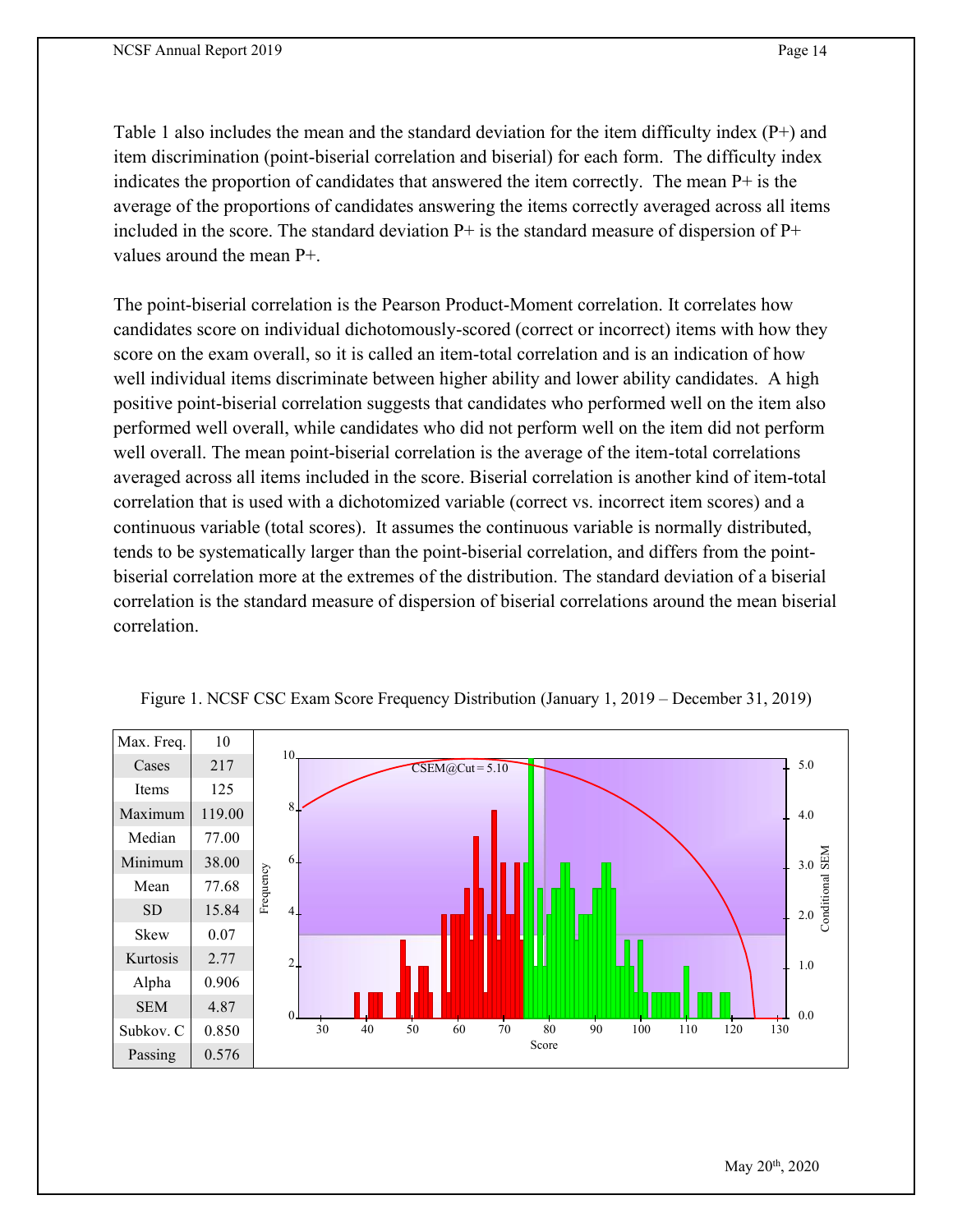# **RELIABILITY AND DECISION CONSISTENCY STATISTICS**

Internal consistency reliability estimates were computed using Cronbach's coefficient alpha (Cronbach, 1951) among each of the scales in the test, given by:

$$
\alpha_X = \frac{n}{n-1} \left( 1 - \frac{\sum S_i^2}{S_x^2} \right)
$$

where *n* is the number of items,  $\sum S_i^2$  is the sum of the item variances, and  $S_X^2$  is the variance of score *X.* Cronbach's alpha is a generalization of the KR20 when data are dichotomous.

The SEM is an estimate of the standard deviation of the distribution of observed scores around the true score. The SEM can be interpreted as an index of expected variation occurring if the same examinee was tested repeatedly on different forms of the same test without benefiting from practice or being hampered by fatigue.

The SEM of a raw score is computed from the reliability estimate  $(a_x)$  and the standard deviation  $(SD_x)$  of the scores by the formula:

$$
SEM_X = SD_X \sqrt{1 - \alpha_X}
$$

Table 2 below presents the internal consistency reliability estimate (KR-20) and the associated standard error of measurement for the total Form CSC1 and for each domain and for the total.

Table 3 below reports the Decision consistency. Decision consistency measures the extent to which classifications based on test scores match the decisions based on scores from a second, parallel form of the same test. The single decision consistency estimates using formula presented by Subkoviak (1976) and the conditional SEM (CSEM) at the cut score are reviewed.

Decision consistency estimates were computed using the Subkoviak statistic. The Subkoviak statistic provides an estimate of the decision consistency of a pass/fail decision. Using the passing score selected, it estimates the probability that an individual would receive the same decision on two separate administrations of the test. The Subkoviak C statistic uses KR-20 (Alpha) as a reliability estimate and assumes that scores are characterized by the compound binomial distribution. The Subkoviak C is estimated as suggested by Lord and Novick (1968, p. 525).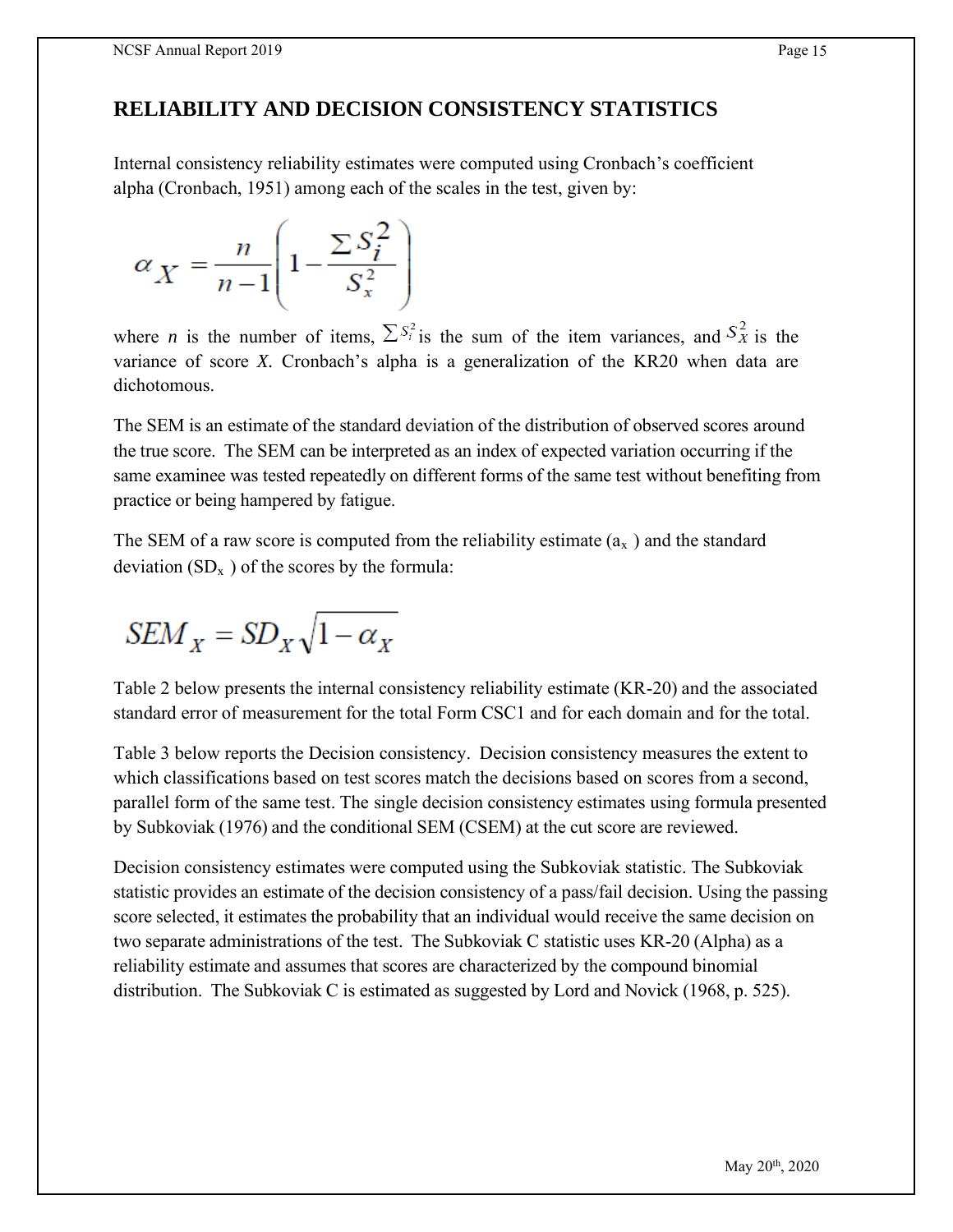| Domain                                       | $#$ Items | CSC <sub>1</sub>   |       |            |  |
|----------------------------------------------|-----------|--------------------|-------|------------|--|
|                                              |           | <b>Reliability</b> | SD    | <b>SEM</b> |  |
| Functional Anatomy and Biomechanics          | 19        | 0.656              | 3.07  | 1.8        |  |
| Sport Metabolism                             | 13        | 0.448              | 2.21  | 1.64       |  |
| Performance Assessment and Evaluation        | 16        | 0.648              | 2.86  | 1.69       |  |
| Nutrition and Ergogenic Aids                 | 10        | 0.532              | 1.79  | 1.23       |  |
| Advanced Programming for Sport               | 25        | 0.601              | 3.59  | 2.27       |  |
| Training Techniques for Athletic Performance | 25        | 0.653              | 3.75  | 2.21       |  |
| Injury Prevention and Return to Play         | 11        | 0.464              | 1.99  | 1.45       |  |
| Professionalism and Risk Management          | 6         | 0.283              | 1.29  | 1.09       |  |
| <b>Total Form</b>                            | 125       | 0.906              | 15.84 | 4.87       |  |

### **Table 3. Decision Consistency for CSC exam**

| Form | <b>Decision Consistency</b><br>Ñ<br>(Subkoviak Index) |      | <b>Conditional SEM at</b><br>cut score |  |  |
|------|-------------------------------------------------------|------|----------------------------------------|--|--|
| CSC1 | 217                                                   | 0.85 |                                        |  |  |

The passing rate for the NCSF CSC exam in 2019 was about 57.6%. The average total raw score of the NCSF CSC exam was 77.68, and the standard deviation of the total raw score was 15.84. The reliability coefficients of the NCSF CSC exam in 2019 was .906 and the SEM for the exam was appeared to be acceptable.

The total number of NCSF certified strength coachs at the time of this report is 465